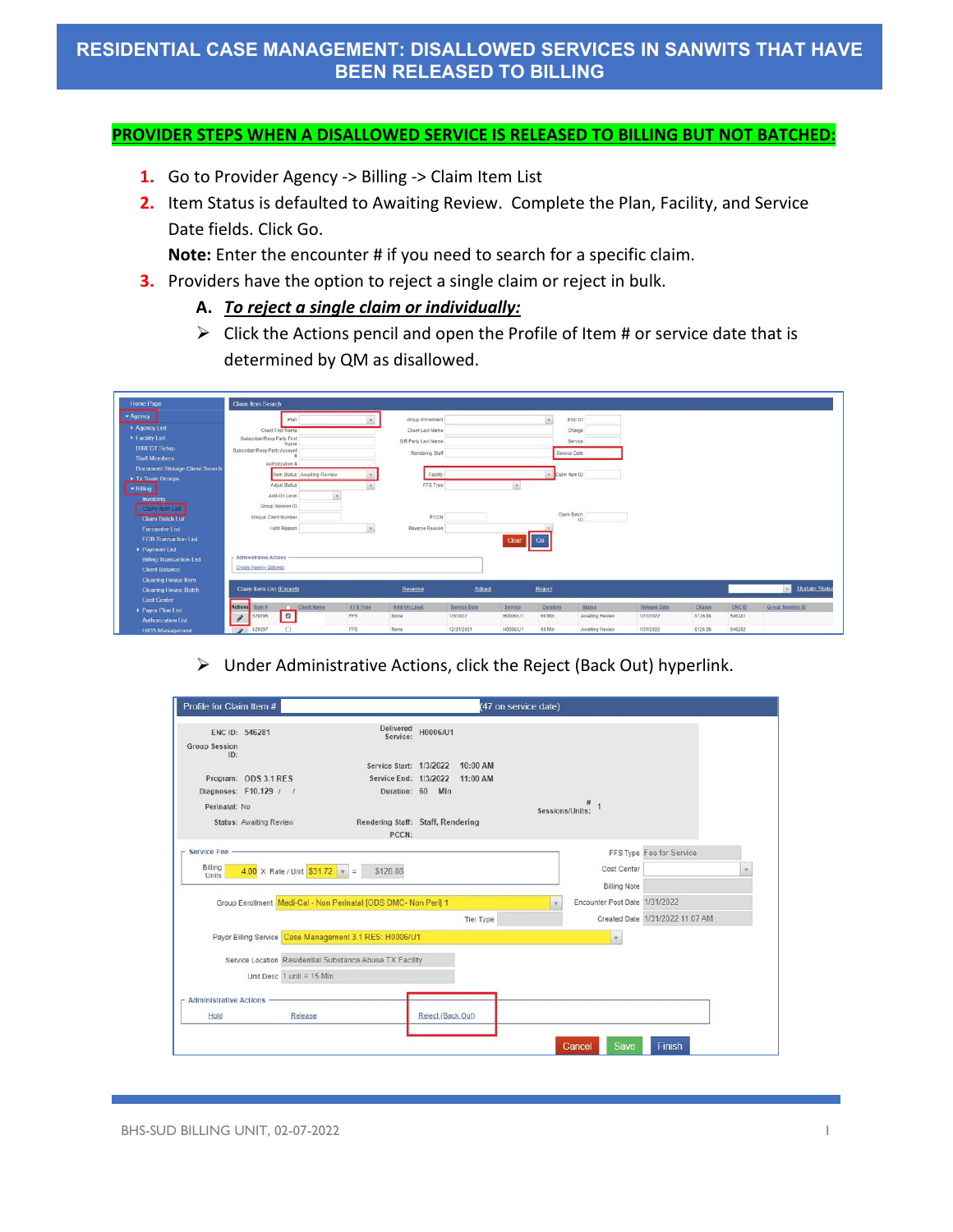#### **B.** *To reject multiple claims/ in bulk:*

- $\triangleright$  Item Status is defaulted to Awaiting Review. Complete the Plan, Facility, and Service Date fields. Click Go.
- $\triangleright$  Put a check mark on all the claims that you need to reject, then click the Reject button.

| Claim Item Search                                                                                                                                               |                                                                                                     |                                 |                                                  |                                                                            |                                  |                      |                        |                                        |
|-----------------------------------------------------------------------------------------------------------------------------------------------------------------|-----------------------------------------------------------------------------------------------------|---------------------------------|--------------------------------------------------|----------------------------------------------------------------------------|----------------------------------|----------------------|------------------------|----------------------------------------|
| Plan<br><b>Client First Name</b><br>Subscriber/Resp Party First<br>Name<br>Subscriber/Resp Party Account<br>Ħ<br>Authorization #<br>Item Status Awaiting Review | <b>Group Enrollment</b><br><b>Client Last Name</b><br>S/R Party Last Name<br><b>Rendering Staff</b> | Facility                        |                                                  | ENC ID<br>Charge<br>Service<br>Service Date 01012022:0131<br>Claim Item ID |                                  |                      |                        |                                        |
| <b>Adjud Status</b><br>Add-On Level<br>$\mathbf{v}$<br><b>Group Session ID</b><br><b>Unique Client Number</b><br><b>Hold Reason</b>                             | $\mathbf{v}$<br>Reverse Reason                                                                      | FFS Type<br>PCCN                | Clear<br>Go                                      | Claim Batch<br>ID                                                          |                                  |                      |                        |                                        |
| <b>Administrative Actions</b><br><b>Create Agency Batches</b>                                                                                                   |                                                                                                     |                                 |                                                  |                                                                            |                                  |                      |                        |                                        |
| Claim Item List (Export)                                                                                                                                        | Reverse                                                                                             | Adjust                          | Reject                                           |                                                                            |                                  |                      |                        | <b>Update Status</b><br>$\mathbf{v}$ . |
| $\boxed{2}$<br>Actions Item #<br><b>Client Name</b><br>$\blacksquare$<br>529296<br>$\boldsymbol{\mathscr{E}}$                                                   | <b>FFS Type</b><br><b>Add-On Level</b><br>FFS<br>None                                               | <b>Service Date</b><br>1/3/2022 | <b>Duration</b><br>Service<br>H0006/U1<br>60 Min | <b>Status</b><br><b>Awaiting Review</b>                                    | <b>Release Date</b><br>1/31/2022 | Charge<br>\$126.88   | <b>ENCID</b><br>546281 | <b>Group Session ID</b>                |
| $\overline{\omega}$<br>529297<br>$\label{eq:1} \pmb{\mathscr{E}}$<br>$\blacksquare$<br>529298<br>i.<br>Correspondente                                           | FFS<br>None<br><b>FFS</b><br>None                                                                   | 12/31/2021<br>1/4/2022          | H0006/U1<br>60 Min<br>60 Min<br>H0006/U1         | <b>Awaiting Review</b><br><b>Awaiting Review</b>                           | 1/31/2022<br>1/31/2022           | \$126.88<br>\$126.88 | 546282<br>546283       |                                        |

**4.** On the next screen, select the Rejection Reason "Other". Enter your comment/reason why you're rejecting the claim. Click the Confirm button.

|                         |                          | This action will cause this service to be rejected back to the clinician. If you are sure you want to do this, then enter a reason and click confirm. |  |
|-------------------------|--------------------------|-------------------------------------------------------------------------------------------------------------------------------------------------------|--|
| Rejection Reason        |                          |                                                                                                                                                       |  |
| Other Comments<br>Other |                          |                                                                                                                                                       |  |
|                         |                          |                                                                                                                                                       |  |
|                         | Cancel<br><b>Confirm</b> |                                                                                                                                                       |  |

**Note:** The rejected claim will go back to the Encounter screen.

**5.** Go to Encounter List and click the pencil icon to open the Encounter Profile.

| $\overline{\phantom{a}}$ | 9/3/2019 | <b>CONTRACTOR</b> AND INCOME.<br>ement 3.1 RES | 530426 | Renderin | 3.1 RES |  |  |
|--------------------------|----------|------------------------------------------------|--------|----------|---------|--|--|
|--------------------------|----------|------------------------------------------------|--------|----------|---------|--|--|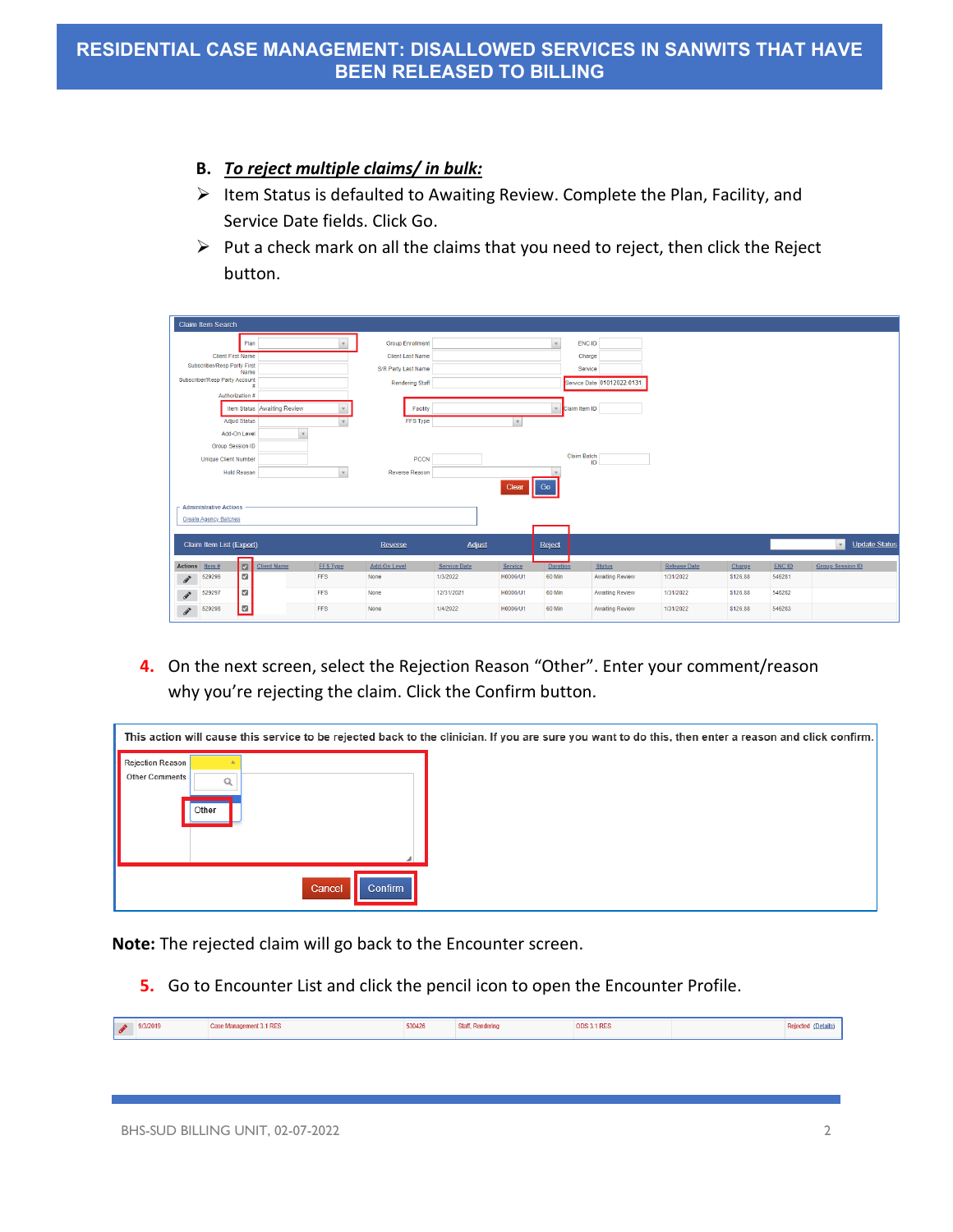**6.** On the Encounter Profile screen, change the Note Type from the current status to Non-Billable (if a service is disallowed).

| Encounter $M \leq$            | 12                         | of 7> M        |   |     |
|-------------------------------|----------------------------|----------------|---|-----|
| Note Type <b>DMC Billable</b> |                            |                | 五 |     |
| ENC ID                        |                            |                |   |     |
| Program Name                  |                            |                |   | 5/3 |
| Service                       | <b>DMC Billable</b>        |                |   |     |
|                               | County Billable            |                |   |     |
|                               | Bed Management Census Note |                |   |     |
| Service Location              | Non Billable               |                |   |     |
|                               |                            | <b>COMMAND</b> |   |     |

- **7.** Update the Billable field to "No" and the DMC or Medi-Cal Billable to "No".
- **8.** The Disallowed field must be a Yes, then select the appropriate Disallowance Reason from the drop-down menu.

| Encounter $\mathbb{N} \leq$ | of $2\blacktriangleright$<br>I1.                         | M   |            |              |                               |                |                          |                         |                    |
|-----------------------------|----------------------------------------------------------|-----|------------|--------------|-------------------------------|----------------|--------------------------|-------------------------|--------------------|
|                             | Note Type Non Billable                                   |     |            |              |                               |                |                          |                         |                    |
|                             | <b>ENC ID 546110</b>                                     |     |            |              |                               |                |                          |                         |                    |
|                             | Program Name RES Train 2/ODS 3.1 RES : 7/1/2020 -        |     |            |              |                               |                |                          | $\overline{\mathbf{v}}$ |                    |
|                             | Service Case Management 3.1 RES                          |     |            |              |                               |                |                          |                         | <b>Billable</b> No |
| <b>Disallowance Reason</b>  |                                                          |     |            |              |                               |                |                          |                         | Yes<br>Disallowed  |
|                             |                                                          |     |            |              | <b>Start Date 1/7/2022</b>    | ▦              |                          | <b>End Date</b>         | 饂                  |
|                             | Service Location Residential Substance Abuse TX Facility |     |            | $\mathbf{v}$ | <b>Start Time</b>             |                |                          | <b>End Time</b>         |                    |
| <b>Travel Duration</b>      |                                                          | Min |            |              | <b>Documentation Duration</b> |                | Min                      |                         |                    |
| <b>Session Duration</b>     |                                                          | Min |            |              | <b>Total Duration</b>         |                | Min                      |                         |                    |
|                             | Contact Type Face To Face                                |     |            |              |                               |                |                          |                         |                    |
|                             |                                                          |     | Emergency  |              |                               | Units/Sessions | # of Service             |                         |                    |
|                             |                                                          |     | Visit Type |              | <b>CM-Case Management</b>     | $\mathbf{v}$   | Medi-Cal No<br>Billable: |                         |                    |

**9.** Save and click Finalize Encounter.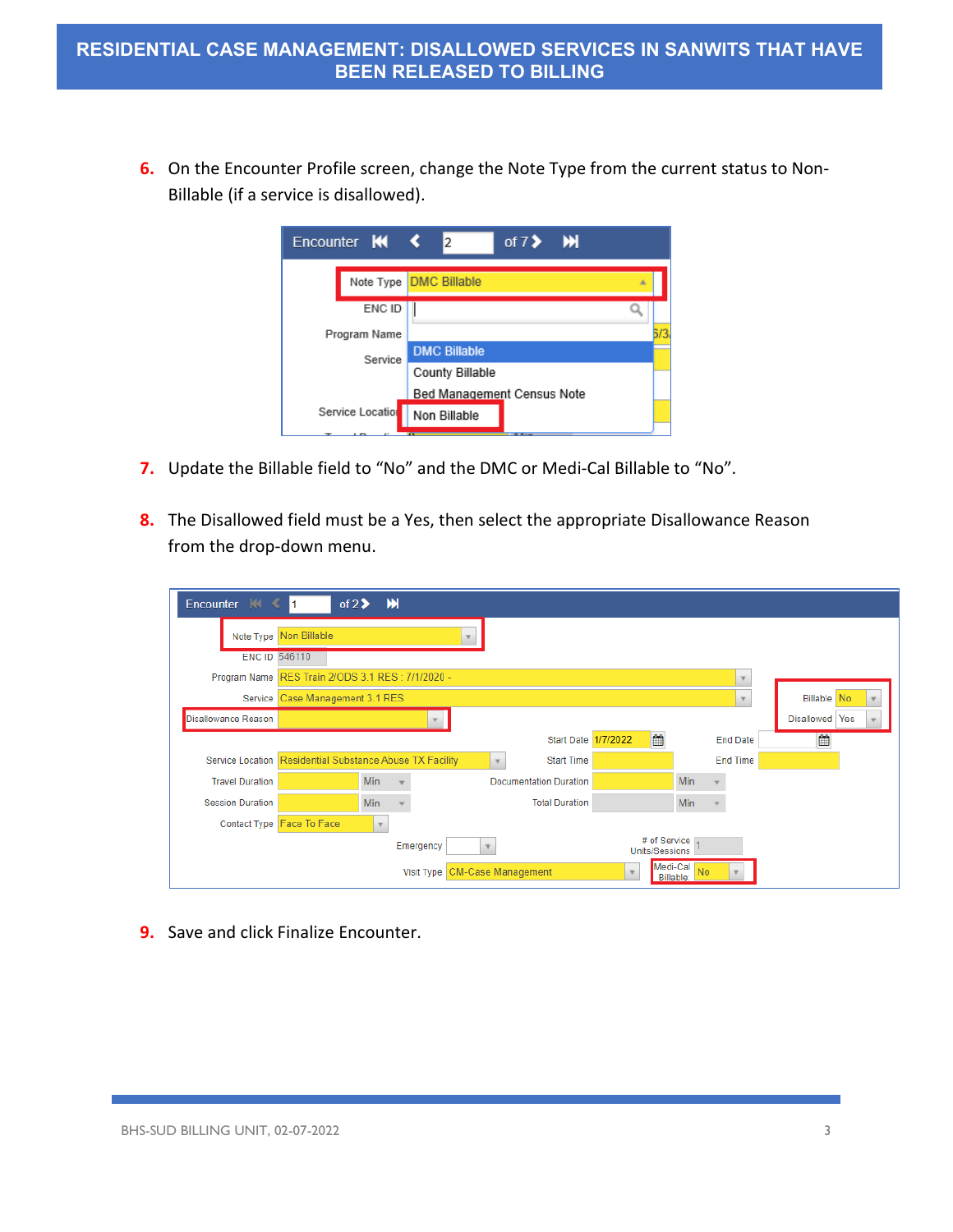# **PROVIDER STEPS WHEN A DISALLOWED SERVICE IS RELEASED TO BILLING AND BATCHED BUT THE BATCH IS STILL IN THE PROVIDER CLAIM BATCH LIST FOLDER UNDER AWAITING REVIEW STATUS:**

**1.** Provider must go to Agency -> Billing -> Claim Batch List -> select Status: Awaiting Review and click Go to view the Batch that you need to work on.

| Home Page                             | <b>Provider Claim Batch List</b> |                 |                        |                   |                 |                      |                        |              |          |              |               |           |
|---------------------------------------|----------------------------------|-----------------|------------------------|-------------------|-----------------|----------------------|------------------------|--------------|----------|--------------|---------------|-----------|
| $\blacktriangleright$ Agency          | Plan Name                        |                 |                        |                   |                 |                      |                        |              |          |              |               |           |
| Agency List                           | <b>Billing Form</b>              |                 |                        |                   |                 | <b>Created Date</b>  |                        |              |          |              |               |           |
| ▶ Facility List                       |                                  | Batch#          |                        |                   |                 | <b>Transmit Date</b> |                        |              |          |              |               |           |
| <b>DIRECT Setup</b>                   |                                  | <b>FFS Type</b> |                        | $-$               |                 |                      | Status Awaiting Review | $\mathbf{v}$ |          |              |               |           |
| <b>Staff Members</b>                  |                                  |                 |                        |                   |                 |                      |                        |              |          |              |               |           |
| <b>Document Storage Client Search</b> |                                  |                 |                        |                   |                 |                      |                        |              |          | Clear        | Go            |           |
| ▶ Tx Team Groups                      |                                  |                 |                        |                   |                 |                      |                        |              |          |              |               |           |
| $\blacktriangleright$ Billing         | Claim Batch List (Export)        |                 |                        |                   |                 |                      |                        |              |          |              |               |           |
| Invoicing                             | Actions Batch#                   |                 | $\Box$ Status          | <b>Batch For</b>  | <b>FFS Type</b> | <b>Billing Form</b>  | 837 Type               | Order        | Charges  | <b>Units</b> | Service Mo/Yr | Created-  |
| <b>Claim Item List</b>                | 105531<br>$\mathscr{L}$          |                 | Awaiting Review        | ODS DMC- Non Peri | <b>FFS</b>      | 837                  | 837P                   | P            | \$253.76 | 8.00         | Jan 2022      | 1/31/2022 |
| Claim Batch List                      | 105530<br><b>P</b>               |                 | <b>Awaiting Review</b> | ODS DMC- Non Peri | <b>FFS</b>      | 837                  | 837P                   | P            | \$126.88 | 4.00         | Dec 2021      | 1/31/2022 |

**2.** Select the batch # and hover the mouse on the pencil icon and click Claim Items.



**3.** Check the box next to the Claim # that you need to back out and click the Remove from Claim Batch link.

**Note:** Make sure to search for the exact claim that you want to remove from the batch.

| Claim Item List for Batch 105531 (Export) |        |                    |                     |          |         |             |                    |               |                         | <b>Remove From Claim Batch</b> |
|-------------------------------------------|--------|--------------------|---------------------|----------|---------|-------------|--------------------|---------------|-------------------------|--------------------------------|
| Claim<br>Actions                          | Item-  | <b>Client Name</b> | <b>Service Date</b> | Service  |         | <b>Auth</b> | <b>Cost Center</b> | <b>Charge</b> | <b>Group Session ID</b> | Enc ID                         |
| a<br>478588                               | 529299 |                    | 1/4/2022            | H0006/U1 | Batched |             |                    | \$126.88      |                         | 546283                         |

**4.** To find the removed claim, the provider must go to Agency folder-> Billing-> Claim Item List under Awaiting Review status.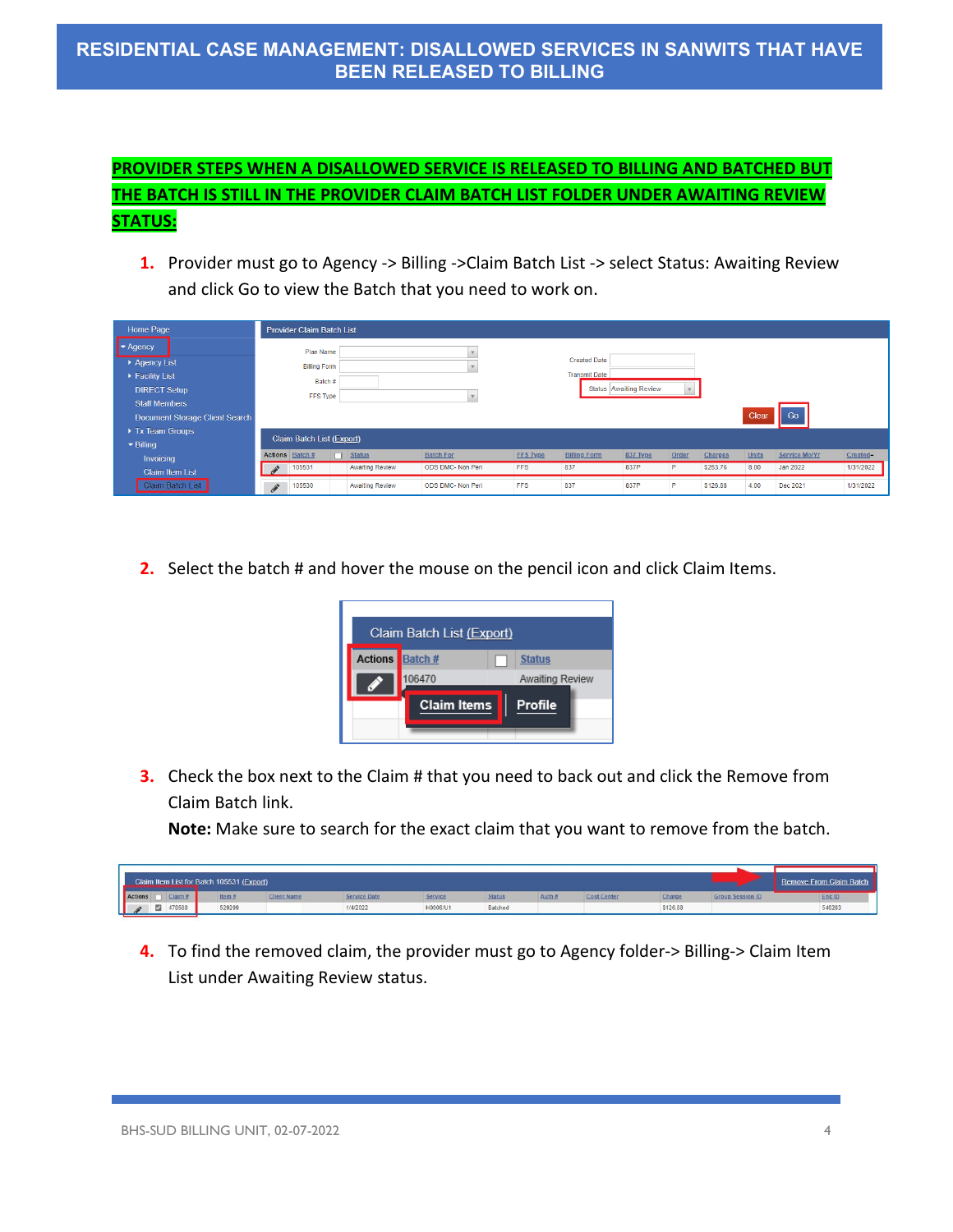**5.** From the Claim Item List screen, Providers have the option to reject a single claim or reject in bulk.

### **A.** *To reject a single claim or individually:*

 $\triangleright$  Click the Actions pencil and open the Profile of Item # or service date that is determined by QM as disallowed.

**Note:** Enter the encounter # if you need to search for a specific claim.

| Home Page                             | Claim Item Search                                                       |                               |                      |                                 |                     |                    |                                  |                                  |                    |                        |                            |
|---------------------------------------|-------------------------------------------------------------------------|-------------------------------|----------------------|---------------------------------|---------------------|--------------------|----------------------------------|----------------------------------|--------------------|------------------------|----------------------------|
| $ightharpoonup$ Agency                | Plan                                                                    |                               | Group Enrollment     |                                 |                     | $\sim$             | ENC ID                           |                                  |                    |                        |                            |
| > Agency List                         | Client First Name                                                       |                               | Client Last Name     |                                 |                     |                    | Charge                           |                                  |                    |                        |                            |
| Facility List                         | Subscriber/Resp Party First<br>Name                                     |                               | S/R Party Last Name  |                                 |                     |                    | Service                          |                                  |                    |                        |                            |
| <b>DIRECT Setup</b>                   | Subscriber/Resp Party Account                                           |                               | Rendering Staff      |                                 |                     | Service Date       |                                  |                                  |                    |                        |                            |
| <b>Staff Members</b>                  | Authorization #                                                         |                               |                      |                                 |                     |                    |                                  |                                  |                    |                        |                            |
| <b>Document Storage Client Search</b> | Item Status Awaiting Review                                             |                               |                      |                                 |                     | Claim Item ID      |                                  |                                  |                    |                        |                            |
| Tx Team Groups                        | Adjud Status                                                            |                               | Facility<br>FFS Type |                                 |                     |                    |                                  |                                  |                    |                        |                            |
| - Billing                             |                                                                         |                               |                      |                                 | ×.                  |                    |                                  |                                  |                    |                        |                            |
| Invoicing                             | Add-On Level                                                            | $\overline{\phantom{a}}$      |                      |                                 |                     |                    |                                  |                                  |                    |                        |                            |
| Claim Item List                       | Group Session ID                                                        |                               |                      |                                 |                     |                    |                                  |                                  |                    |                        |                            |
| <b>Claim Batch List</b>               | Unique Client Number                                                    |                               | PCCN                 |                                 |                     |                    | Claim Batch                      |                                  |                    |                        |                            |
| <b>Encounter List</b>                 | Hold Reason                                                             | $\mathcal{P}$                 | Reverse Reason       |                                 |                     |                    |                                  |                                  |                    |                        |                            |
| <b>EOB Transaction List</b>           |                                                                         |                               |                      |                                 | Clear               | Go                 |                                  |                                  |                    |                        |                            |
| Payment List                          |                                                                         |                               |                      |                                 |                     |                    |                                  |                                  |                    |                        |                            |
| <b>Billing Transaction List</b>       | <b>Administrative Actions</b>                                           |                               |                      |                                 |                     |                    |                                  |                                  |                    |                        |                            |
| <b>Client Balance</b>                 | Create Agency Batches                                                   |                               |                      |                                 |                     |                    |                                  |                                  |                    |                        |                            |
| <b>Clearing House Item</b>            |                                                                         |                               |                      |                                 |                     |                    |                                  |                                  |                    |                        |                            |
| <b>Clearing House Batch</b>           | Claim Item List (Export)                                                |                               | Reverse              | Adjust                          |                     | Reject             |                                  |                                  |                    |                        | <b>Update Status</b><br>P. |
| <b>Cost Center</b>                    |                                                                         |                               |                      |                                 |                     |                    |                                  |                                  |                    |                        |                            |
| Payor Plan List                       | Actions<br>Client Name<br>Item <sub>H</sub><br>$\blacksquare$<br>529296 | <b>EFS Type</b><br><b>FFS</b> | Add-On Level<br>None | <b>Service Date</b><br>1/3/2022 | Service<br>H0006/U1 | Duration<br>60 Min | <b>Status</b><br>Awaiting Review | <b>Release Date</b><br>1/31/2022 | Charge<br>\$126.88 | <b>ENCID</b><br>546281 | <b>Group Session ID</b>    |
| <b>Authorization List</b>             | $\mathcal{S}$                                                           |                               |                      |                                 |                     |                    |                                  |                                  |                    |                        |                            |
| <b>H835 Mananomont</b>                | $\Box$<br>529297<br>$\mathcal{L}$                                       | <b>FFS</b>                    | None                 | 12/31/2021                      | H0005/U1            | 60 Min             | Awaiting Review                  | 1/31/2022                        | \$126.88           | 546282                 |                            |

 $\triangleright$  Under Administrative Actions, click the Reject (Back Out) hyperlink.

| Profile for Claim Item #                      |                                      |                                                                 |                   |                  | (47 on service date) |                                           |                                 |  |
|-----------------------------------------------|--------------------------------------|-----------------------------------------------------------------|-------------------|------------------|----------------------|-------------------------------------------|---------------------------------|--|
| ENC ID: 546281<br><b>Group Session</b><br>ID: |                                      | <b>Delivered</b><br>Service:                                    | H0006/U1          |                  |                      |                                           |                                 |  |
|                                               |                                      | Service Start: 1/3/2022 10:00 AM                                |                   |                  |                      |                                           |                                 |  |
|                                               | Program: ODS 3.1 RES                 | Service End: 1/3/2022 11:00 AM                                  |                   |                  |                      |                                           |                                 |  |
|                                               | Diagnoses: F10.129 / /               |                                                                 | Duration: 60 Min  |                  |                      |                                           |                                 |  |
| Perinatal: No                                 |                                      |                                                                 |                   |                  | Sessions/Units:      |                                           |                                 |  |
|                                               | <b>Status: Awaiting Review</b>       | Rendering Staff: Staff, Rendering<br>PCCN:                      |                   |                  |                      |                                           |                                 |  |
| <b>Service Fee</b>                            |                                      |                                                                 |                   |                  |                      |                                           | FFS Type Fee for Service        |  |
| Billing<br>Units                              | $4.00 \times$ Rate / Unit $531.72$ = | \$126.88                                                        |                   |                  |                      | <b>Cost Center</b><br><b>Billing Note</b> |                                 |  |
|                                               |                                      | Group Enrollment Medi-Cal - Non Perinatal [ODS DMC- Non Peri] 1 |                   |                  |                      | Encounter Post Date 1/31/2022             |                                 |  |
|                                               |                                      |                                                                 |                   | <b>Tier Type</b> |                      |                                           | Created Date 1/31/2022 11:07 AM |  |
|                                               |                                      | Payor Billing Service Case Management 3.1 RES: H0006/U1         |                   |                  |                      | $\pi$                                     |                                 |  |
|                                               |                                      | Service Location Residential Substance Abuse TX Facility        |                   |                  |                      |                                           |                                 |  |
|                                               | Unit Desc $1$ unit = 15 Min          |                                                                 |                   |                  |                      |                                           |                                 |  |
| $-$ Administrative Actions -                  |                                      |                                                                 |                   |                  |                      |                                           |                                 |  |
| Hold                                          | Release                              |                                                                 | Reject (Back Out) |                  |                      |                                           |                                 |  |
|                                               |                                      |                                                                 |                   |                  |                      |                                           |                                 |  |
|                                               |                                      |                                                                 |                   |                  |                      | Save<br>Cancel                            | <b>Finish</b>                   |  |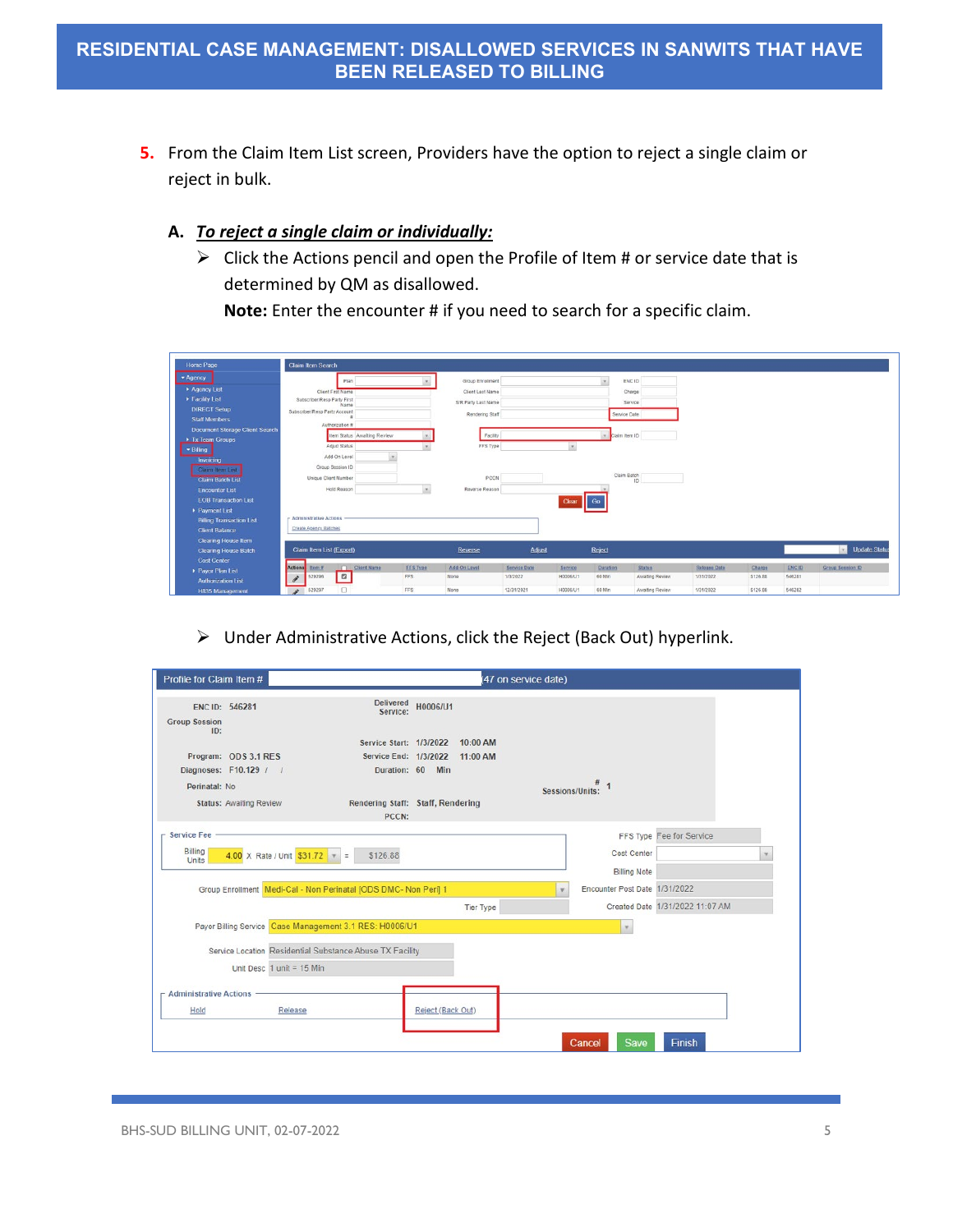### **B.** *To reject multiple claims/ in bulk:*

- $\triangleright$  Item Status is defaulted to Awaiting Review. Complete the Plan, Facility, and Service Date fields. Click Go.
- $\triangleright$  Put a check mark on all the claims that you need to reject, then click the Reject button.

| <b>Claim Item Search</b>                                                                                                                                                                                                                                                                                                                                                                                                        |                |                             |                 |                         |                     |          |                    |                            |                     |          |               |                                      |
|---------------------------------------------------------------------------------------------------------------------------------------------------------------------------------------------------------------------------------------------------------------------------------------------------------------------------------------------------------------------------------------------------------------------------------|----------------|-----------------------------|-----------------|-------------------------|---------------------|----------|--------------------|----------------------------|---------------------|----------|---------------|--------------------------------------|
|                                                                                                                                                                                                                                                                                                                                                                                                                                 | Plan           |                             |                 | <b>Group Enrollment</b> |                     |          |                    | ENC ID                     |                     |          |               |                                      |
| <b>Client First Name</b>                                                                                                                                                                                                                                                                                                                                                                                                        |                |                             |                 | <b>Client Last Name</b> |                     |          |                    | Charge                     |                     |          |               |                                      |
| Subscriber/Resp Party First                                                                                                                                                                                                                                                                                                                                                                                                     |                |                             |                 | S/R Party Last Name     |                     |          |                    | Service                    |                     |          |               |                                      |
| Subscriber/Resp Party Account                                                                                                                                                                                                                                                                                                                                                                                                   | Name           |                             |                 | <b>Rendering Staff</b>  |                     |          |                    | Service Date 01012022:0131 |                     |          |               |                                      |
| Authorization #                                                                                                                                                                                                                                                                                                                                                                                                                 | ٠              |                             |                 |                         |                     |          |                    |                            |                     |          |               |                                      |
|                                                                                                                                                                                                                                                                                                                                                                                                                                 |                |                             |                 |                         |                     |          |                    |                            |                     |          |               |                                      |
|                                                                                                                                                                                                                                                                                                                                                                                                                                 |                | Item Status Awaiting Review |                 | Facility                |                     |          | Claim Item ID      |                            |                     |          |               |                                      |
| <b>Adjud Status</b>                                                                                                                                                                                                                                                                                                                                                                                                             |                |                             |                 | FFS Type                |                     |          |                    |                            |                     |          |               |                                      |
| Add-On Level                                                                                                                                                                                                                                                                                                                                                                                                                    |                | $\mathbf{v}$                |                 |                         |                     |          |                    |                            |                     |          |               |                                      |
| Group Session ID                                                                                                                                                                                                                                                                                                                                                                                                                |                |                             |                 |                         |                     |          | <b>Claim Batch</b> |                            |                     |          |               |                                      |
| <b>Unlaue Client Number</b>                                                                                                                                                                                                                                                                                                                                                                                                     |                |                             |                 | PCCN                    |                     |          |                    | ID                         |                     |          |               |                                      |
| <b>Hold Reason</b>                                                                                                                                                                                                                                                                                                                                                                                                              |                |                             | $\mathbf v$     | Reverse Reason          |                     |          |                    |                            |                     |          |               |                                      |
|                                                                                                                                                                                                                                                                                                                                                                                                                                 |                |                             |                 |                         |                     | Clear    | Go                 |                            |                     |          |               |                                      |
| - Administrative Actions                                                                                                                                                                                                                                                                                                                                                                                                        |                |                             |                 |                         |                     |          |                    |                            |                     |          |               |                                      |
| <b>Create Agency Batches</b>                                                                                                                                                                                                                                                                                                                                                                                                    |                |                             |                 |                         |                     |          |                    |                            |                     |          |               |                                      |
|                                                                                                                                                                                                                                                                                                                                                                                                                                 |                |                             |                 |                         |                     |          |                    |                            |                     |          |               |                                      |
| Claim Item List (Export)                                                                                                                                                                                                                                                                                                                                                                                                        |                |                             |                 | Reverse                 | <b>Adjust</b>       |          | Reject             |                            |                     |          |               | <b>Update Status</b><br>$\mathbf{v}$ |
| <b>Actions</b><br>Item $#$                                                                                                                                                                                                                                                                                                                                                                                                      | $\boxed{2}$    | <b>Client Name</b>          | <b>FFS Type</b> | Add-On Level            | <b>Service Date</b> | Service  | Duration           | <b>Status</b>              | <b>Release Date</b> | Charge   | <b>ENC ID</b> | <b>Group Session ID</b>              |
| 529296<br>$\begin{picture}(220,20) \put(0,0){\dashbox{0.5}(20,0){ }} \thicklines \put(0,0){\dashbox{0.5}(20,0){ }} \thicklines \put(0,0){\dashbox{0.5}(20,0){ }} \thicklines \put(0,0){\dashbox{0.5}(20,0){ }} \thicklines \put(0,0){\dashbox{0.5}(20,0){ }} \thicklines \put(0,0){\dashbox{0.5}(20,0){ }} \thicklines \put(0,0){\dashbox{0.5}(20,0){ }} \thicklines \put(0,0){\dashbox{0.5}(20,0){ }} \thicklines \put(0,0){\$ | $\blacksquare$ |                             | <b>FFS</b>      | None                    | 1/3/2022            | H0006/U1 | 60 Min             | Awaiting Review            | 1/31/2022           | \$126.88 | 546281        |                                      |
|                                                                                                                                                                                                                                                                                                                                                                                                                                 |                |                             |                 | None                    |                     |          |                    |                            |                     |          |               |                                      |
| 529297<br>s.                                                                                                                                                                                                                                                                                                                                                                                                                    | $\blacksquare$ |                             | <b>FFS</b>      |                         | 12/31/2021          | H0006/U1 | 60 Min             | Awaiting Review            | 1/31/2022           | \$126.88 | 546282        |                                      |
|                                                                                                                                                                                                                                                                                                                                                                                                                                 |                |                             |                 |                         |                     |          |                    |                            |                     |          |               |                                      |

**6.** On the next screen, select the Rejection Reason "Other". Enter your comment/reason why you rejected the claim and click the Confirm button.

|                                                         |                   | This action will cause this service to be rejected back to the clinician. If you are sure you want to do this, then enter a reason and click confirm. |
|---------------------------------------------------------|-------------------|-------------------------------------------------------------------------------------------------------------------------------------------------------|
| Rejection Reason<br>Other Comments<br>$\Omega$<br>Other |                   |                                                                                                                                                       |
|                                                         | Cancel<br>Confirm |                                                                                                                                                       |

**Note:** The rejected claim will go back to the Encounter screen.

**7.** Go to Encounter List and click the pencil icon to open the Encounter Profile.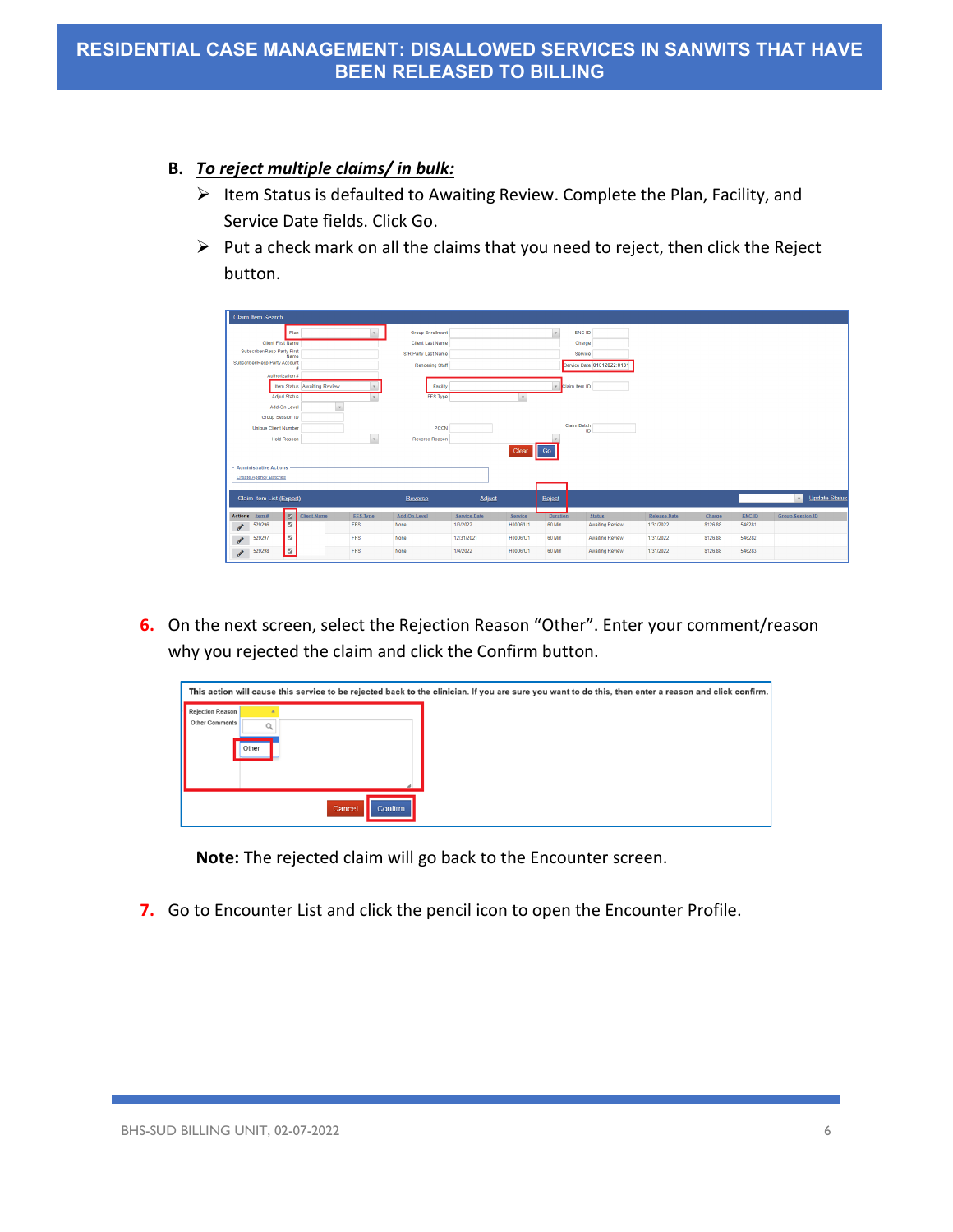**8.** On the Encounter Profile screen, change the Note Type from the current status to Non-Billable (if a service is disallowed).



**9.** Update the Billable field to "No" and DMC or Medi-Cal Billable to "No".

| Encounter K <              | I1                                                       | of $2$ > $M$ |            |                               |                                |                 |                          |                                    |
|----------------------------|----------------------------------------------------------|--------------|------------|-------------------------------|--------------------------------|-----------------|--------------------------|------------------------------------|
|                            | Note Type Non Billable                                   |              |            |                               |                                |                 |                          |                                    |
|                            | <b>ENC ID 546110</b>                                     |              |            |                               |                                |                 |                          |                                    |
|                            | Program Name RES Train 2/ODS 3.1 RES : 7/1/2020 -        |              |            |                               |                                |                 | $\overline{\phantom{a}}$ |                                    |
|                            | Service Case Management 3.1 RES                          |              |            |                               |                                |                 | $\overline{\phantom{a}}$ | <b>Billable</b> No<br>$\mathbf{v}$ |
| <b>Disallowance Reason</b> |                                                          |              |            |                               |                                |                 |                          | Disallowed Yes                     |
|                            |                                                          |              |            | Start Date 1/7/2022           | 雦                              | <b>End Date</b> |                          | 曲                                  |
|                            | Service Location Residential Substance Abuse TX Facility |              |            | <b>Start Time</b>             |                                | <b>End Time</b> |                          |                                    |
| <b>Travel Duration</b>     |                                                          | Min          |            | <b>Documentation Duration</b> | <b>Min</b>                     |                 |                          |                                    |
| <b>Session Duration</b>    |                                                          | Min          |            | <b>Total Duration</b>         | <b>Min</b>                     |                 |                          |                                    |
|                            | Contact Type Face To Face                                |              |            |                               |                                |                 |                          |                                    |
|                            |                                                          |              | Emergency  |                               | # of Service<br>Units/Sessions |                 |                          |                                    |
|                            |                                                          |              | Visit Type | <b>CM-Case Management</b>     | Medi-Cal No<br>Billable:       |                 |                          |                                    |

- **10.** The Disallowed field must be a Yes, then select the appropriate Disallowance Reason from the drop-down menu.
- **11.** Save and click Finalize Encounter.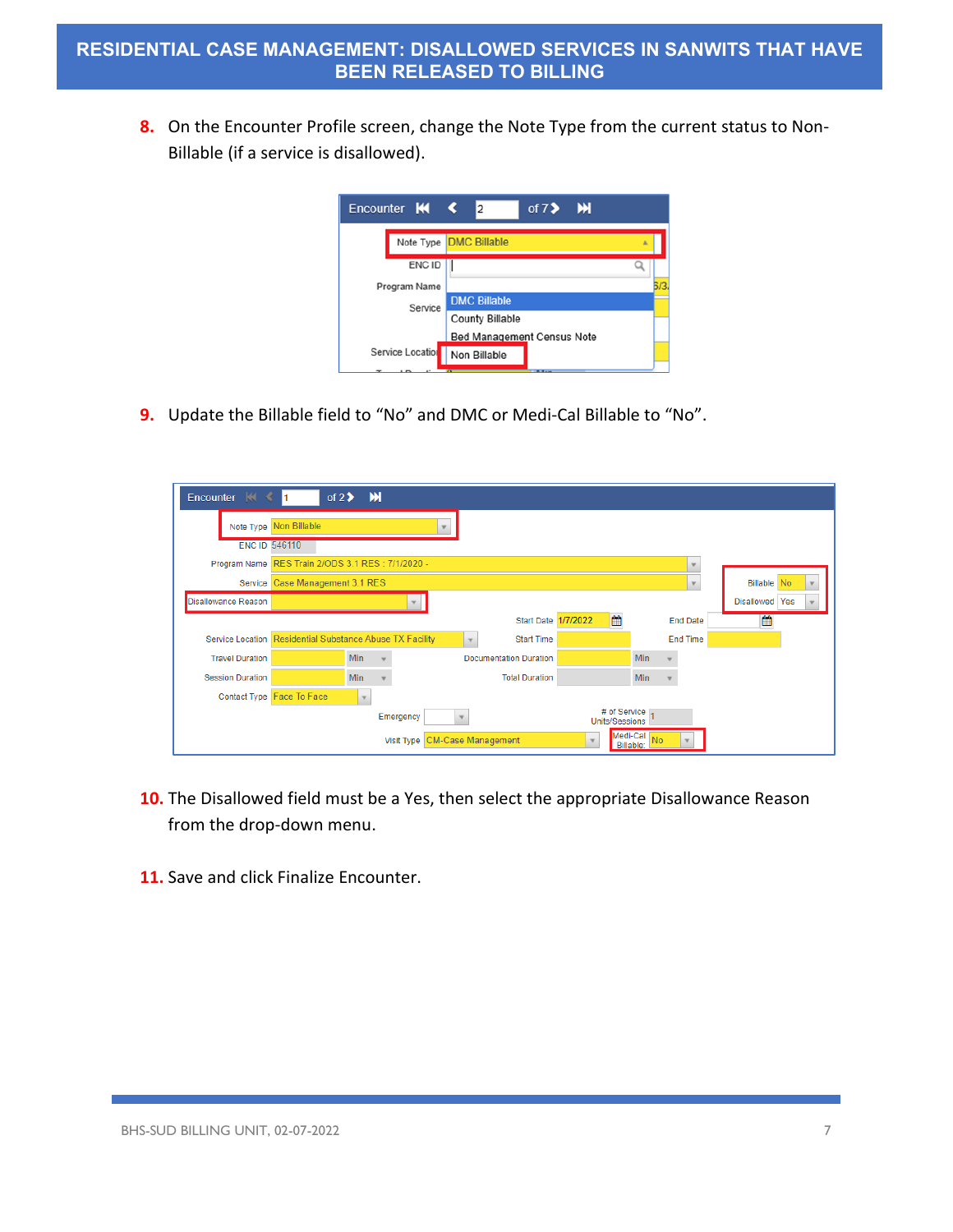# **RESIDENTIAL CASE MANAGEMENT: DISALLOWED SERVICES IN SANWITS THAT HAVE BEEN RELEASED TO BILLING**

## **PROVIDER STEPS WHEN A DISALLOWED SERVICE IS RELEASED TO BILLING, BATCHED, AND SUBMITTED TO THE CLEARING HOUSE BUT NOT YET SUBMITTED TO THE STATE:**

- **1.** Provider must contact the Billing Unit at 619-338-2584 or send an email to [ADSBillingUnit.HHSA@sdcounty.ca.gov](mailto:ADSBillingUnit.HHSA@sdcounty.ca.gov) if a disallowed service needs to be removed from the submitted batch to the Clearing House.
- **2.** Billing Unit will reject the batch and will notify the provider to proceed with the steps.
- **3.** Once the batch is rejected by Billing Unit, the provider should login to SanWITS -> Agency -> Billing -> Claim Batch List folder.
- **4.** Click the Status dropdown and select "Rejected-Awaiting Review" then click the Go button.

| Home Page                                                                                                          |          | Provider Claim Batch List                               |                                           |                                       |                              |                            |                  |            |                     |                           |                     |                      |  |
|--------------------------------------------------------------------------------------------------------------------|----------|---------------------------------------------------------|-------------------------------------------|---------------------------------------|------------------------------|----------------------------|------------------|------------|---------------------|---------------------------|---------------------|----------------------|--|
| Agency<br>Agency List<br><b>GPRA Discharge Due</b><br>Facility List<br><b>DIRECT Setup</b><br><b>Staff Members</b> |          | Plan Name<br><b>Billing Form</b><br>Batch #<br>FFS Type |                                           | Created Date<br>Transmit Date         | Status Rejected-Awaiting R v | Clear                      | Go               |            |                     |                           |                     |                      |  |
| <b>Document Storage Client Search</b><br>Tx Team Groups                                                            |          | Claim Batch List (Export)                               |                                           |                                       |                              |                            |                  |            |                     |                           |                     | Download 837         |  |
| v Billing<br>Invoicing                                                                                             | $\sigma$ | Actions Batch #<br>106471                               | $\Box$ Status<br>Rejected-Awaiting Review | <b>Batch For</b><br>ODS DMC- Non Peri | <b>FFS Type</b><br>FFS       | <b>Billing Form</b><br>837 | 837 Type<br>837P | Order<br>D | Charges<br>\$148.13 | Service Mo/Yr<br>Sep 2019 | Created<br>9/9/2019 | Transmit<br>9/9/2019 |  |
| <b>Claim Item List</b><br>Claim Batch List                                                                         |          |                                                         |                                           |                                       |                              |                            |                  |            |                     |                           |                     |                      |  |

**Note**: The provider should know the batch # / Service Month and Year/ the Total Charges to identify the batch to process in the Claim Item List folder.

**5.** Hover the mouse on the Actions pencil next to the Batch # and click the Claim Items hyperlink to open the list.

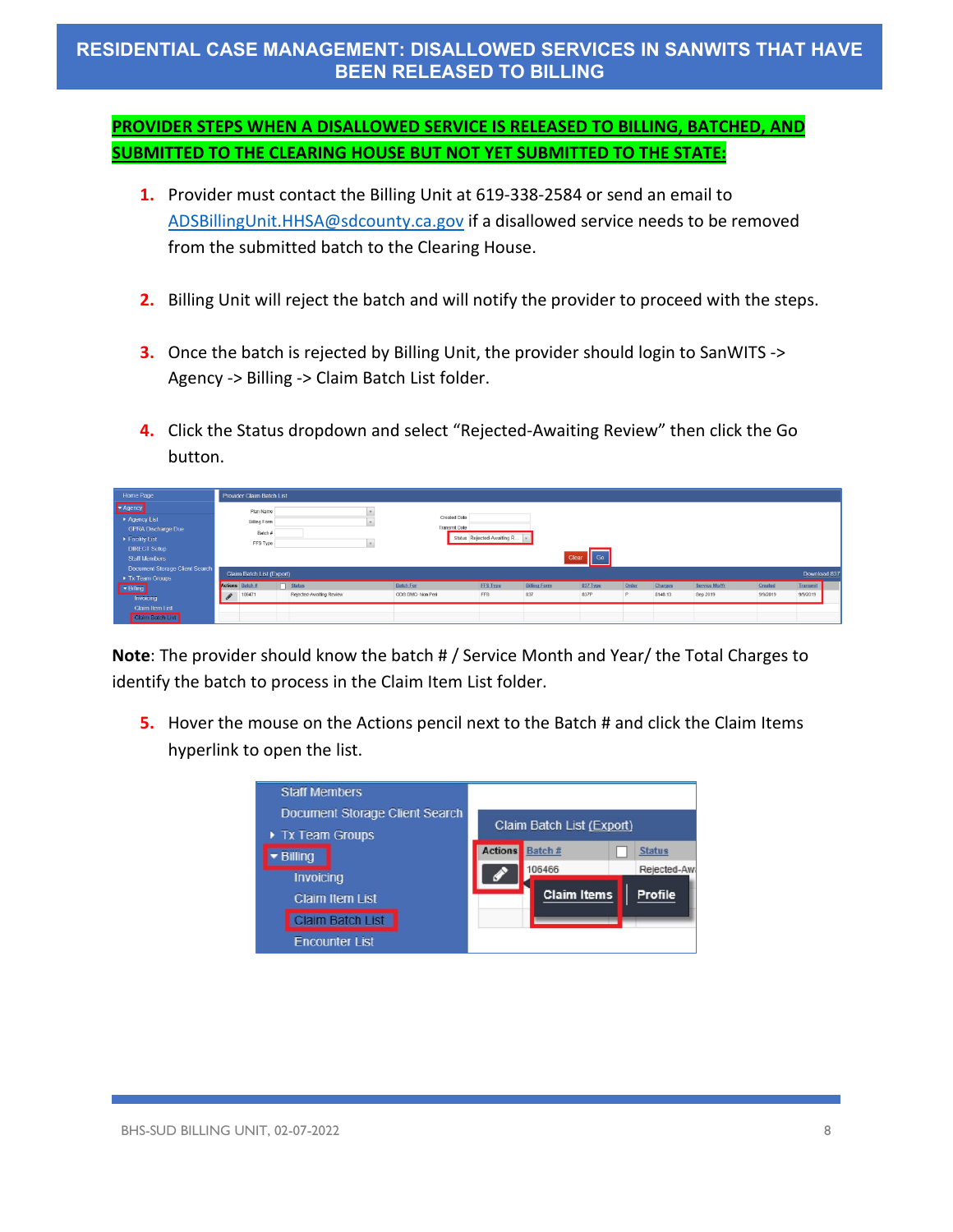**6.** Check the box next to the Claim # that you need to back out and click the Remove from Claim Batch link.



**Note:** You should only check the top box between the Actions and Claim # titles if you need to select and remove all the claims within the batch.

- **7.** Provider must go to Agency -> Billing -> Claim Item List -> select Status: Awaiting Review.
- **8.** From the Claim Item List screen, Providers have the option to reject a single claim or reject in bulk.

### *A. To reject a single claim or individually:*

 $\triangleright$  Click the Actions pencil and open the Profile of Item # or service date that is determined by QM as disallowed.

**Note:** Enter the encounter # if you need to search for a specific claim.

| Home Page                             | Claim Item Search                                            |                                       |                     |                                 |                     |                    |                                  |                                  |                    |                        |                               |
|---------------------------------------|--------------------------------------------------------------|---------------------------------------|---------------------|---------------------------------|---------------------|--------------------|----------------------------------|----------------------------------|--------------------|------------------------|-------------------------------|
| $ightharpoonup$ Agency                | Plan                                                         |                                       | Group Enrollment    |                                 |                     | $\mathcal{F}$      | ENC ID                           |                                  |                    |                        |                               |
| Agency List                           | Client First Name                                            |                                       | Client Last Name    |                                 |                     |                    | Charge                           |                                  |                    |                        |                               |
| Facility List                         | Subscriber/Resp Party First<br>Name                          |                                       | S/R Party Last Name |                                 |                     |                    | Service                          |                                  |                    |                        |                               |
| <b>DIRECT Setup</b>                   | Subscriber/Resp Party Account                                |                                       | Rendering Staff     |                                 |                     | Service Date       |                                  |                                  |                    |                        |                               |
| <b>Staff Members</b>                  | Authorization #                                              |                                       |                     |                                 |                     |                    |                                  |                                  |                    |                        |                               |
| <b>Document Storage Client Search</b> | Item Status Awaiting Review                                  |                                       | Facility            |                                 |                     | Claim Item ID      |                                  |                                  |                    |                        |                               |
| Tx Team Groups                        | Adjud Status                                                 |                                       |                     |                                 |                     |                    |                                  |                                  |                    |                        |                               |
| · Billing                             | Add-On Level                                                 |                                       | FFS Type            |                                 |                     |                    |                                  |                                  |                    |                        |                               |
| Invoicing                             |                                                              |                                       |                     |                                 |                     |                    |                                  |                                  |                    |                        |                               |
| Claim Item List                       | Group Session ID                                             |                                       |                     |                                 |                     | Claim Batch        |                                  |                                  |                    |                        |                               |
| <b>Claim Batch List</b>               | Unique Client Number                                         |                                       | PCCN                |                                 |                     |                    | ID                               |                                  |                    |                        |                               |
| <b>Encounter List</b>                 | Hold Reason                                                  | $\tau$                                | Reverse Reason      |                                 |                     |                    |                                  |                                  |                    |                        |                               |
| <b>EOB Transaction List</b>           |                                                              |                                       |                     |                                 | Clear               | Go                 |                                  |                                  |                    |                        |                               |
| Payment List                          |                                                              |                                       |                     |                                 |                     |                    |                                  |                                  |                    |                        |                               |
| <b>Billing Transaction List</b>       | - Administrative Actions                                     |                                       |                     |                                 |                     |                    |                                  |                                  |                    |                        |                               |
| <b>Client Balance</b>                 | Create Agency Batches                                        |                                       |                     |                                 |                     |                    |                                  |                                  |                    |                        |                               |
| <b>Clearing House Item</b>            |                                                              |                                       |                     |                                 |                     |                    |                                  |                                  |                    |                        |                               |
| <b>Clearing House Batch</b>           | Claim Item List (Export)                                     |                                       | Reverse             | Adjust                          |                     | Reject             |                                  |                                  |                    |                        | <b>Update Statu</b><br>$\sim$ |
| <b>Cost Center</b>                    |                                                              |                                       |                     |                                 |                     |                    |                                  |                                  |                    |                        |                               |
| Payor Plan List                       | Actions<br>Client Name<br>Item #<br>$\blacksquare$<br>529296 | <b>FFS Type</b><br><b>FFS</b><br>None | Add-On Level        | <b>Service Date</b><br>1/3/2022 | Service<br>H0006/U1 | Duration<br>60 Min | <b>Status</b><br>Awaiting Review | <b>Release Date</b><br>1/31/2022 | Charge<br>\$126.88 | <b>ENCID</b><br>546281 | <b>Group Session ID</b>       |
| <b>Authorization List</b>             | $\begin{array}{c} \bullet \\ \bullet \end{array}$            |                                       |                     |                                 |                     |                    |                                  |                                  |                    |                        |                               |
| <b>H835 Management</b>                | $\Box$<br>529297<br>$\mathbf{r}$                             | FFS<br>None                           |                     | 12/31/2021                      | H0005/U1            | 60 Min             | Awaiting Review                  | 1/31/2022                        | \$126.88           | 546282                 |                               |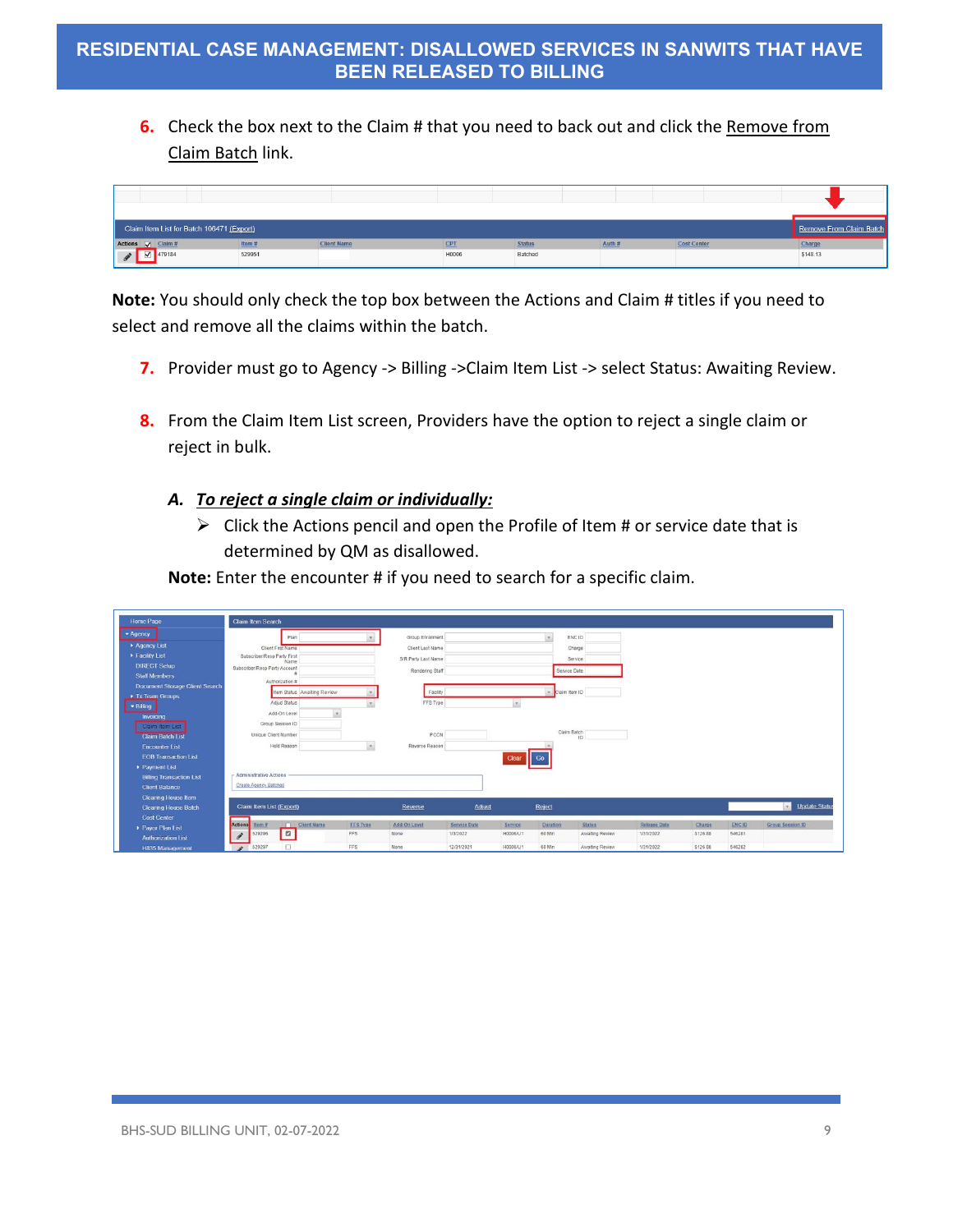| Profile for Claim Item #                      |                                |                                                                 |                   |                  | (47 on service date) |                                                      |                                 |  |
|-----------------------------------------------|--------------------------------|-----------------------------------------------------------------|-------------------|------------------|----------------------|------------------------------------------------------|---------------------------------|--|
| ENC ID: 546281<br><b>Group Session</b><br>ID: |                                | <b>Delivered</b><br>Service:                                    | H0006/U1          |                  |                      |                                                      |                                 |  |
|                                               |                                | Service Start: 1/3/2022 10:00 AM                                |                   |                  |                      |                                                      |                                 |  |
|                                               | Program: ODS 3.1 RES           | Service End: 1/3/2022 11:00 AM                                  |                   |                  |                      |                                                      |                                 |  |
|                                               | Diagnoses: F10.129 / /         | Duration: 60 Min                                                |                   |                  |                      |                                                      |                                 |  |
| Perinatal: No                                 |                                |                                                                 |                   |                  | Sessions/Units:      |                                                      |                                 |  |
|                                               | <b>Status: Awaiting Review</b> | Rendering Staff: Staff, Rendering<br>PCCN:                      |                   |                  |                      |                                                      |                                 |  |
| <b>Service Fee</b>                            |                                |                                                                 |                   |                  |                      |                                                      | FFS Type Fee for Service        |  |
| Billing<br><b>Units</b>                       | 4.00 X Rate / Unit $$31.72$ =  | \$126.88                                                        |                   |                  |                      | Cost Center                                          |                                 |  |
|                                               |                                | Group Enrollment Medi-Cal - Non Perinatal [ODS DMC- Non Peri] 1 |                   |                  |                      | <b>Billing Note</b><br>Encounter Post Date 1/31/2022 |                                 |  |
|                                               |                                |                                                                 |                   |                  |                      |                                                      |                                 |  |
|                                               |                                |                                                                 |                   | <b>Tier Type</b> |                      |                                                      | Created Date 1/31/2022 11:07 AM |  |
|                                               |                                | Payor Billing Service Case Management 3.1 RES: H0006/U1         |                   |                  |                      | $\pi$                                                |                                 |  |
|                                               |                                | Service Location Residential Substance Abuse TX Facility        |                   |                  |                      |                                                      |                                 |  |
|                                               | Unit Desc $1$ unit = 15 Min    |                                                                 |                   |                  |                      |                                                      |                                 |  |
| $-$ Administrative Actions                    |                                |                                                                 |                   |                  |                      |                                                      |                                 |  |
| Hold                                          | Release                        |                                                                 | Reject (Back Out) |                  |                      |                                                      |                                 |  |
|                                               |                                |                                                                 |                   |                  |                      |                                                      |                                 |  |
|                                               |                                |                                                                 |                   |                  |                      | <b>Save</b><br>Cancel                                | Finish                          |  |

 $\triangleright$  Under Administrative Actions, click the Reject (Back Out) hyperlink.

### *B. To reject multiple claims/ in bulk:*

 $\triangleright$  Item Status is defaulted to Awaiting Review. Complete the Plan, Facility, and Service Date fields. Click Go.

**Note:** You have the option to enter the client's name as well.

 $\triangleright$  Put a check mark on all the claims that you need to reject, then click the Reject button.

| <b>Claim Item Search</b>      |                             |                             |                 |                         |              |             |                 |                            |                     |          |        |                                      |
|-------------------------------|-----------------------------|-----------------------------|-----------------|-------------------------|--------------|-------------|-----------------|----------------------------|---------------------|----------|--------|--------------------------------------|
|                               | Plan                        |                             |                 | <b>Group Enrollment</b> |              |             |                 | ENC ID                     |                     |          |        |                                      |
|                               | <b>Client First Name</b>    |                             |                 | <b>Client Last Name</b> |              |             |                 | Charge                     |                     |          |        |                                      |
| Subscriber/Resp Party First   | Name                        |                             |                 | S/R Party Last Name     |              |             |                 | Service                    |                     |          |        |                                      |
| Subscriber/Resp Party Account |                             |                             |                 | <b>Rendering Staff</b>  |              |             |                 | Service Date 01012022:0131 |                     |          |        |                                      |
|                               | Authorization #             |                             |                 |                         |              |             |                 |                            |                     |          |        |                                      |
|                               |                             | Item Status Awaiting Review |                 | Facility                |              |             | Claim Item ID   |                            |                     |          |        |                                      |
|                               | <b>Adjud Status</b>         |                             |                 | FFS Type                |              | $\mathbf v$ |                 |                            |                     |          |        |                                      |
|                               | Add-On Level                | ٠                           |                 |                         |              |             |                 |                            |                     |          |        |                                      |
|                               | Group Session ID            |                             |                 |                         |              |             |                 |                            |                     |          |        |                                      |
|                               | <b>Unique Client Number</b> |                             |                 | PCCN                    |              |             | Claim Batch     | ID                         |                     |          |        |                                      |
|                               | <b>Hold Reason</b>          |                             | $\mathbf{v}$    | Reverse Reason          |              |             |                 |                            |                     |          |        |                                      |
|                               |                             |                             |                 |                         |              | Clear       |                 |                            |                     |          |        |                                      |
|                               |                             |                             |                 |                         |              |             |                 |                            |                     |          |        |                                      |
| <b>Administrative Actions</b> |                             |                             |                 |                         |              |             |                 |                            |                     |          |        |                                      |
| Create Agency Batches         |                             |                             |                 |                         |              |             |                 |                            |                     |          |        |                                      |
| Claim Item List (Export)      |                             |                             |                 | Reverse                 | Adjust       |             |                 |                            |                     |          |        | <b>Update Status</b><br>$\mathbf{v}$ |
|                               |                             |                             |                 |                         |              |             | Reject          |                            |                     |          |        |                                      |
| Actions Item #                | $\boxed{v}$                 | <b>Client Name</b>          | <b>FFS Type</b> | Add-On Level            | Service Date | Service     | <b>Duration</b> | <b>Status</b>              | <b>Release Date</b> | Charge   | ENC ID | <b>Group Session ID</b>              |
| 529296<br><b>P</b>            | $\blacksquare$              |                             | <b>FFS</b>      | None                    | 1/3/2022     | H0006/U1    | 60 Min          | <b>Awaiting Review</b>     | 1/31/2022           | \$126.88 | 546281 |                                      |
| 529297<br>s.                  | $\Box$                      |                             | <b>FFS</b>      | None                    | 12/31/2021   | H0006/U1    | 60 Min          | <b>Awaiting Review</b>     | 1/31/2022           | \$126.88 | 546282 |                                      |
| 529298<br>i                   | $\blacksquare$              |                             | <b>FFS</b>      | None                    | 1/4/2022     | H0006/U1    | 60 Min          | Awaiting Review            | 1/31/2022           | \$126.88 | 546283 |                                      |
|                               |                             |                             |                 |                         |              |             |                 |                            |                     |          |        |                                      |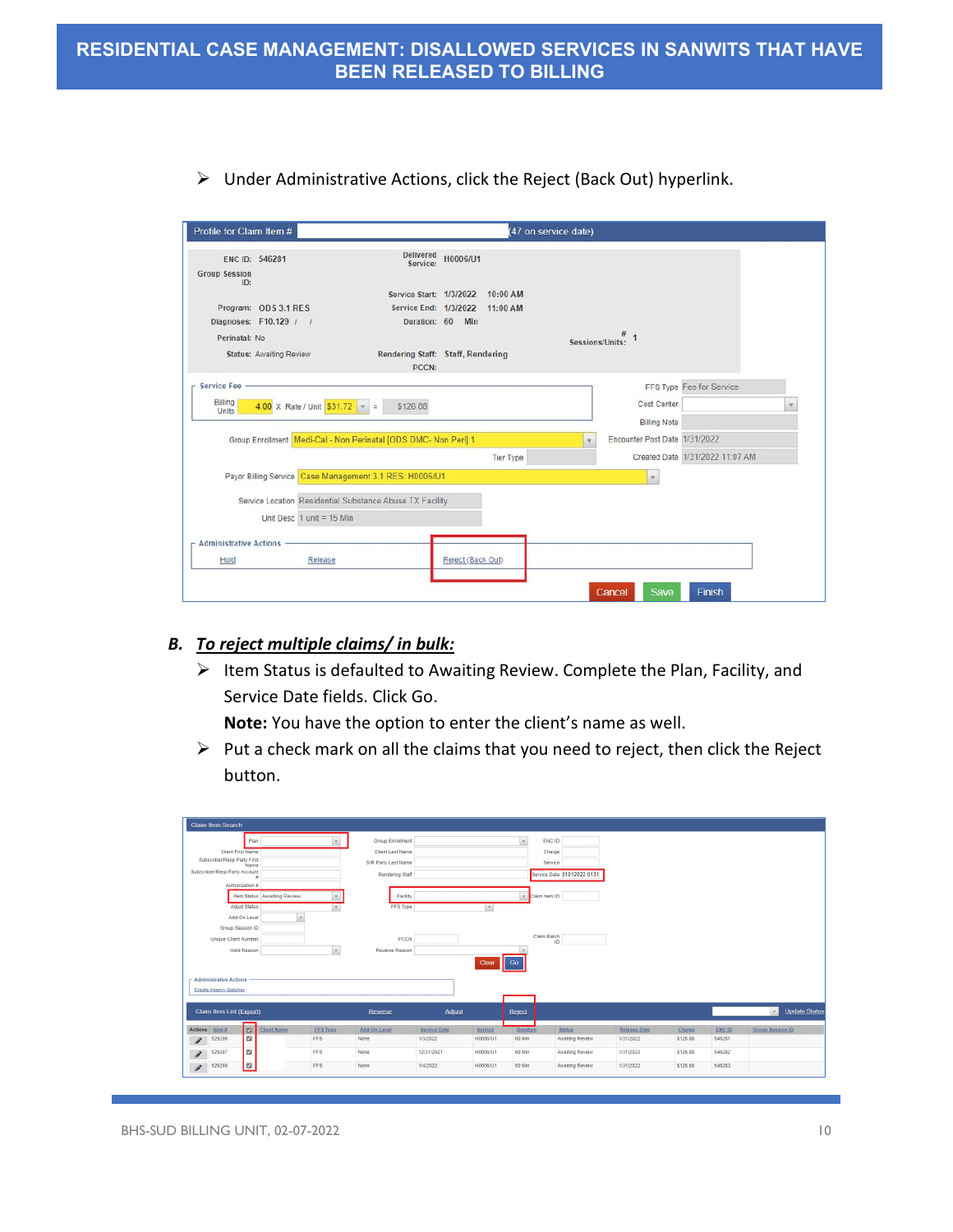**9.** On the next screen, select the Rejection Reason "Other". Enter your comment/reason why you're rejecting the claim. Click the Confirm button.

|                  |       |                   | This action will cause this service to be rejected back to the clinician. If you are sure you want to do this, then enter a reason and click confirm. |
|------------------|-------|-------------------|-------------------------------------------------------------------------------------------------------------------------------------------------------|
|                  |       |                   |                                                                                                                                                       |
| Rejection Reason |       |                   |                                                                                                                                                       |
| Other Comments   |       |                   |                                                                                                                                                       |
|                  |       |                   |                                                                                                                                                       |
|                  | Other |                   |                                                                                                                                                       |
|                  |       |                   |                                                                                                                                                       |
|                  |       |                   |                                                                                                                                                       |
|                  |       |                   |                                                                                                                                                       |
|                  |       |                   |                                                                                                                                                       |
|                  |       | Cancel<br>Confirm |                                                                                                                                                       |

**Note:** The rejected claim will go back to the Encounter screen.

- **10.** Go to Encounter List and click the pencil icon to open the Encounter Profile.
- **11.** On the Encounter Profile screen, change the Note Type from the current status to Non-Billable (if a service is disallowed).

| Encounter <b>KK &lt;</b> | of $7$ > $M$<br>$\overline{2}$     |
|--------------------------|------------------------------------|
|                          | Note Type <b>DMC Billable</b><br>五 |
| ENC ID                   |                                    |
| Program Name             |                                    |
| Service                  | <b>DMC Billable</b>                |
|                          | <b>County Billable</b>             |
|                          | <b>Bed Management Census Note</b>  |
| Service Location         | Non Billable                       |
|                          |                                    |

**12.** Update the Billable field to "No" and DMC/Medi-Cal Billable to "No".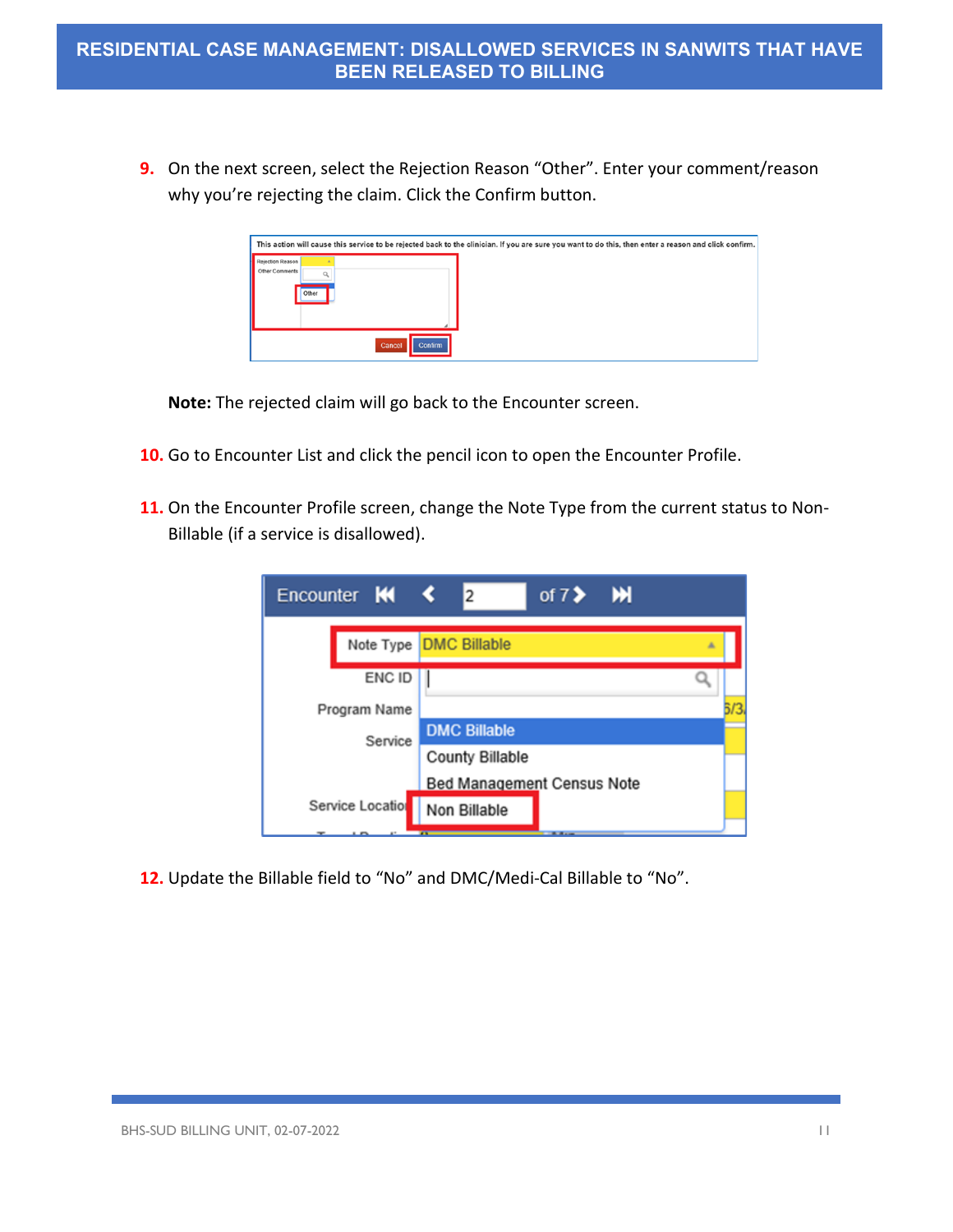**13.** The Disallowed field must be a Yes, then select the appropriate Disallowance Reason from the drop-down menu.

| Encounter $\mathbb{N} \leftarrow$ 1 |                                                          | of $2 \triangleright$ $M$ |                               |              |                               |                       |                                         |                 |                    |
|-------------------------------------|----------------------------------------------------------|---------------------------|-------------------------------|--------------|-------------------------------|-----------------------|-----------------------------------------|-----------------|--------------------|
|                                     | Note Type Non Billable                                   |                           |                               | $\mathbf{v}$ |                               |                       |                                         |                 |                    |
|                                     | <b>ENC ID 546110</b>                                     |                           |                               |              |                               |                       |                                         |                 |                    |
|                                     | Program Name RES Train 2/ODS 3.1 RES : 7/1/2020 -        |                           |                               |              |                               |                       |                                         | ٠               |                    |
| Service                             | Case Management 3.1 RES                                  |                           |                               |              |                               |                       |                                         | $\mathbf{v}$    | <b>Billable</b> No |
| <b>Disallowance Reason</b>          |                                                          |                           |                               |              |                               |                       |                                         |                 | Disallowed Yes     |
|                                     |                                                          |                           |                               |              | <b>Start Date 1/7/2022</b>    | 曲                     |                                         | <b>End Date</b> | 曲                  |
|                                     | Service Location Residential Substance Abuse TX Facility |                           |                               |              | <b>Start Time</b>             |                       |                                         | <b>End Time</b> |                    |
| <b>Travel Duration</b>              |                                                          | Min                       |                               |              | <b>Documentation Duration</b> |                       | Min                                     |                 |                    |
| <b>Session Duration</b>             |                                                          | Min                       |                               |              | <b>Total Duration</b>         |                       | Min                                     |                 |                    |
|                                     | Contact Type Face To Face                                | $\rightarrow$             |                               |              |                               |                       |                                         |                 |                    |
|                                     |                                                          |                           | Emergency                     | $\mathbf{v}$ |                               | <b>Units/Sessions</b> | # of Service                            |                 |                    |
|                                     |                                                          |                           | Visit Type CM-Case Management |              |                               | $\mathbf{v}$          | Medi-Cal<br>N <sub>o</sub><br>Billable: |                 |                    |

**14.** Save and click Finalize Encounter.

### **PROVIDER STEPS WHEN A DISALLOWED SERVICE IS IDENTIFIED AFTER BATCH IS BILLED TO THE STATE:**

**1.** Provider must complete the void form or "Payment Recovery form". This form (with instructions) is in the OPTUM website Billing tab:

[Drug Medi-Cal Organized Delivery System \(optumsandiego.com\)](https://www.optumsandiego.com/content/sandiego/en/county-staff---providers/dmc-ods.html)



**Note:** Providers must carefully check the client and claim details in SanWITS (in Claim Item List screen) when completing the Payment Recovery form. Please contact the Billing Unit at 619-338-2584 if you need assistance in completing the form.

**2.** Secure email the Payment and Recovery form to **ADSBillingUnit.HHSA@sdcounty.ca.gov. Note:** Provider must retain the original copy for disallowance or void units tracking purposes.